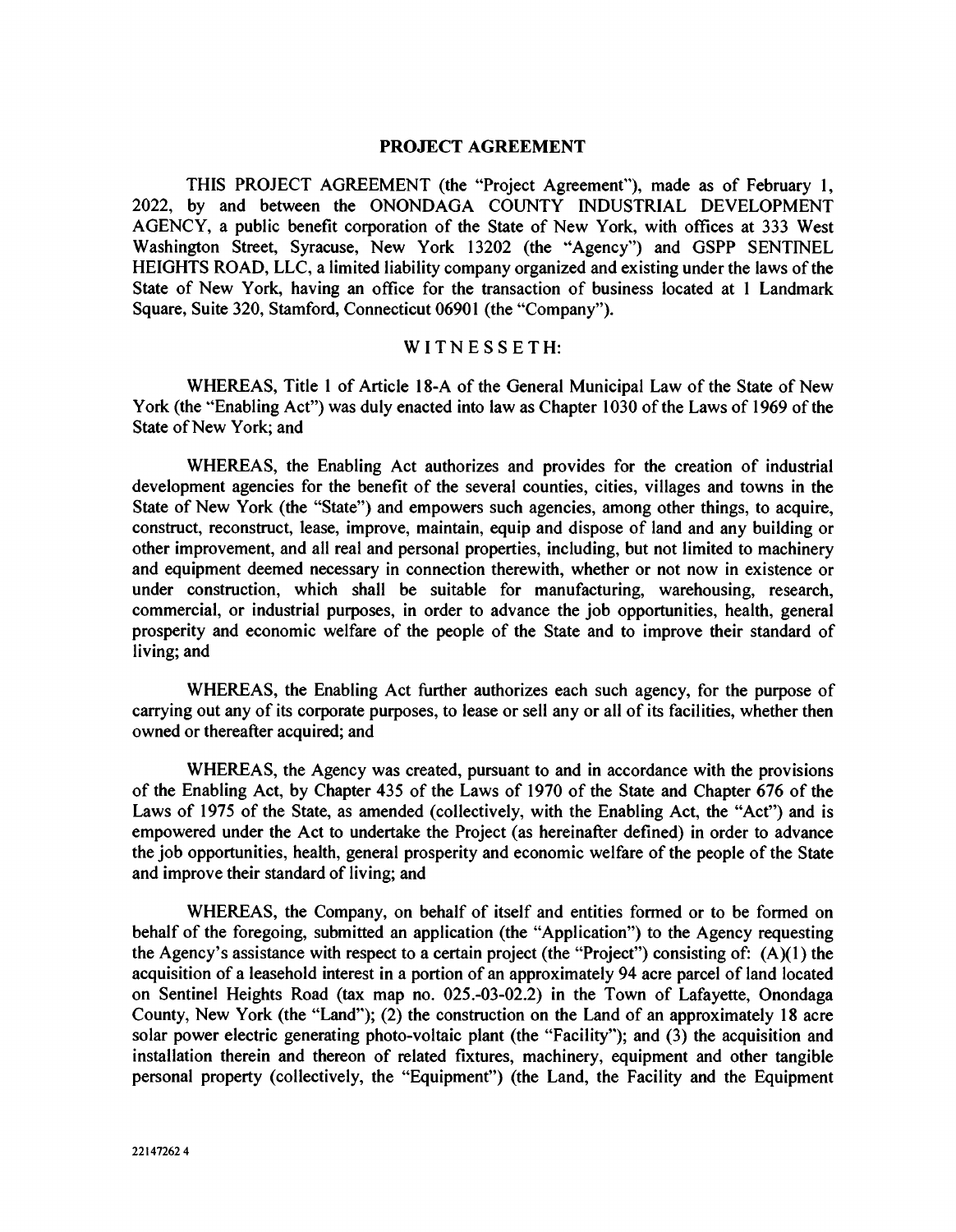being collectively referred to as the "Project Facility"); (B) the granting of certain "financial assistance" (within the meaning of Section 854(14) of the Act) with respect to the foregoing, including potential exemptions from certain sales and use taxes, real property taxes and real estate transfer taxes (the "Financial Assistance"); and (C) the lease (with an obligation to purchase) or sale of the Project Facility to the Company or such other person as may be designated by the Company and agreed upon by the Agency; and

WHEREAS, by resolution duly adopted by the members of the Agency on September 15, 2020 (the 'Approving Resolution"), the Agency has conferred on the Company in connection with the Project certain financial assistance consisting of: (a) an exemption from New York State and local sales and use taxes for purchases and rentals related to the Project with respect to the qualifying personal property included in or incorporated into the Project Facility or used in the acquisition, construction or equipping of the Project Facility; and (b) an abatement from real property taxes through a 25-year payment in lieu of taxes agreement with the Company for the benefit of each municipality and school district having taxing jurisdiction over the Project (the "Taxing Jurisdictions"); and

WHEREAS, the Company has informed the Agency of technical modifications to the originally described Facility, which is hereinafter defined as follows: the construction on the Land of an approximately 23 acre solar power electric generating photo-voltaic plant; and

WHEREAS, the Company has informed the Agency that it no longer desires to receive exemptions from certain sales and use taxes as part of the originally described Financial Assistance, which is hereinafter collectively defined as follows: potential exemptions from real property taxes and real estate transfer taxes; and

WHEREAS, it has been estimated and confirmed by the Company that the Company has included within its Application for Financial Assistance that the real property tax abatement benefits to be provided to the Company over the 25-year benefit period of the anticipated payment in lieu of taxes agreement are estimated to be approximately \$650,420 (such savings are estimated based on the current assessed value and tax rates of the Taxing Jurisdictions; actual savings are subject to change over the term of the Lease Agreement (as hereinafter defined) depending on any changes to assessed value of the Project Facility and/or tax rates of the Taxing Jurisdictions); and

WHEREAS, the Micki Reed Trust (Carol Reed, as Trustee) (the "Landlord") is the fee owner of the Land; and

WHEREAS, pursuant to a land lease agreement (solar farm), dated June 18, 2020 (as amended, supplemented and/or assigned, as of the date hereof and as the same may be further amended from time to time in accordance therewith, the "Property Lease") between the Landlord and the Company, the Landlord has leased the Land to the Company; and

WHEREAS, the Property Lease shall remain in effect for the term of the Lease Agreement (as hereinafter defined) unless otherwise consented to in writing by the Agency; and

WHEREAS, the Company proposes to lease the Land and Facility to the Agency, and the Agency desires to lease the Land and Facility from the Company pursuant to the terms of a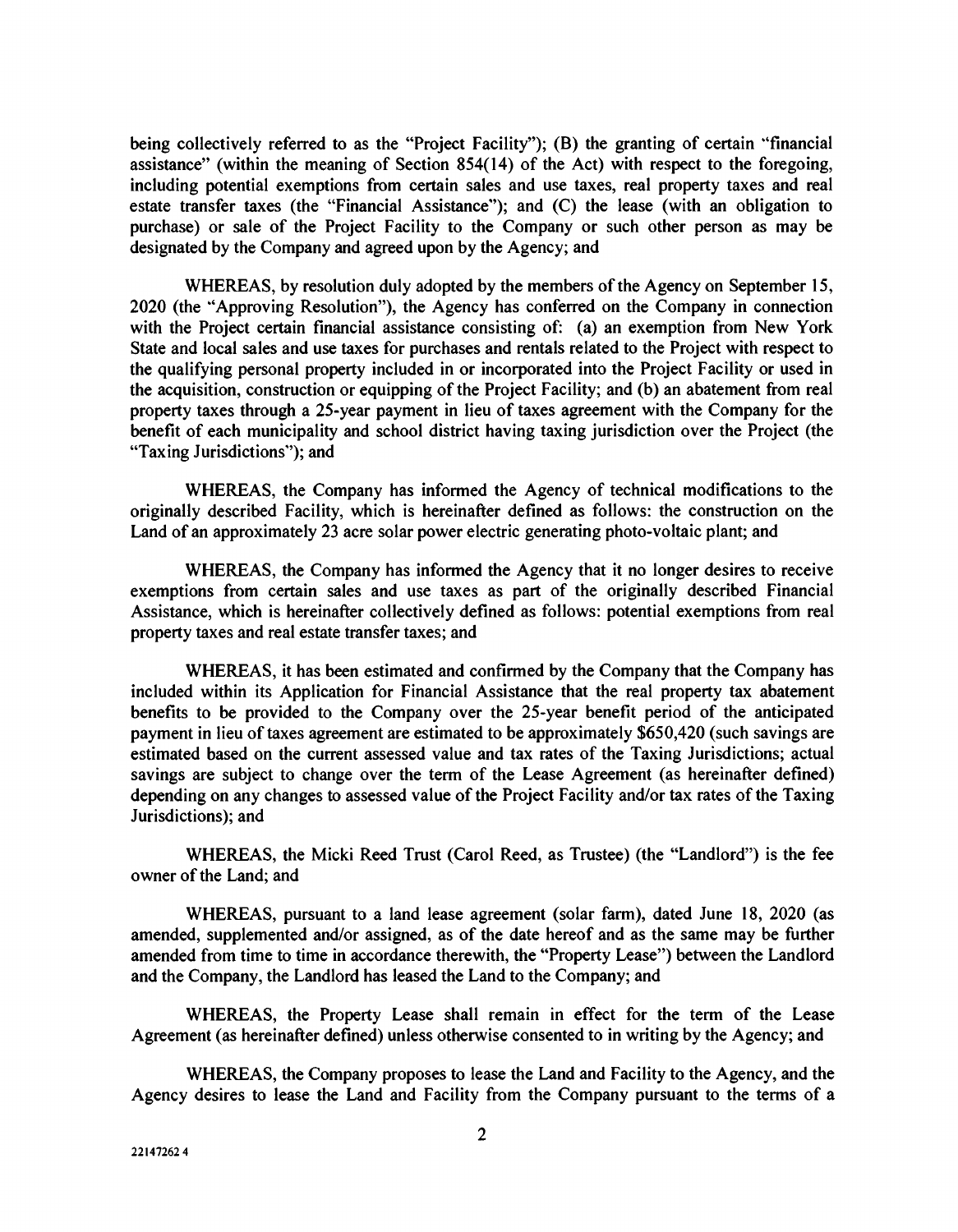certain underlying lease to agency dated as of February 1, 2022 (the "Underlying Lease"), by and between the Company and the Agency; and

WHEREAS, the Agency proposes to acquire an interest in the Equipment pursuant to a bill of sale to Agency (the "Bill of Sale to Agency") from the Company; and

WHEREAS, the Agency proposes to sublease the Project Facility to the Company, and the Company desires to lease the Project Facility from the Agency, upon the terms and conditions set forth in a certain lease agreement dated as of February 1, 2022 (the "Lease Agreement"); and

WHEREAS, the Agency has given due consideration to the Application, and to representations by the Company that (A) the granting by the Agency of the Financial Assistance with respect to the Project will be an inducement to the Company to undertake the Project in Onondaga County, New York and (B) the completion of the Project will not result in the removal of a plant or facility of any proposed occupant of the Project Facility from one area of the State to another area in the State and will not result in the abandonment of one or more plants or facilities of any occupant of the Project Facility located in the State; and

WHEREAS, by its Approving Resolution, the Agency authorized the Company to act as its agents for the purposes of undertaking the Project and the Agency delegated to the Company the authority to appoint sub-agents subject to the execution of this Project Agreement and compliance with the terms set forth herein and in the Approving Resolution; and

WHEREAS, in order to define the obligations of the Company regarding its ability to utilize the Agency's Financial Assistance as agent of the Agency to acquire, construct, equip and complete the Project Facility and to undertake the Project, the Agency and the Company will enter into this Project Agreement; and

WHEREAS, the Agency requires, as a condition and as an inducement for it to enter into the transactions contemplated by the Approving Resolution and as more particularly described in the PILOT Agreement and this Project Agreement, that the Company provide assurances with respect to the terms and conditions herein set forth; and

WHEREAS, this Project Agreement sets forth the terms and conditions under which Financial Assistance shall be provided to the Company; and

WHEREAS, no Financial Assistance shall be provided to the Company prior to the effective date of this Project Agreement;

NOW THEREFORE, in consideration of the covenants herein contained and other good and valuable consideration the receipt and sufficiency of which are hereby acknowledged, it is mutually agreed as follows: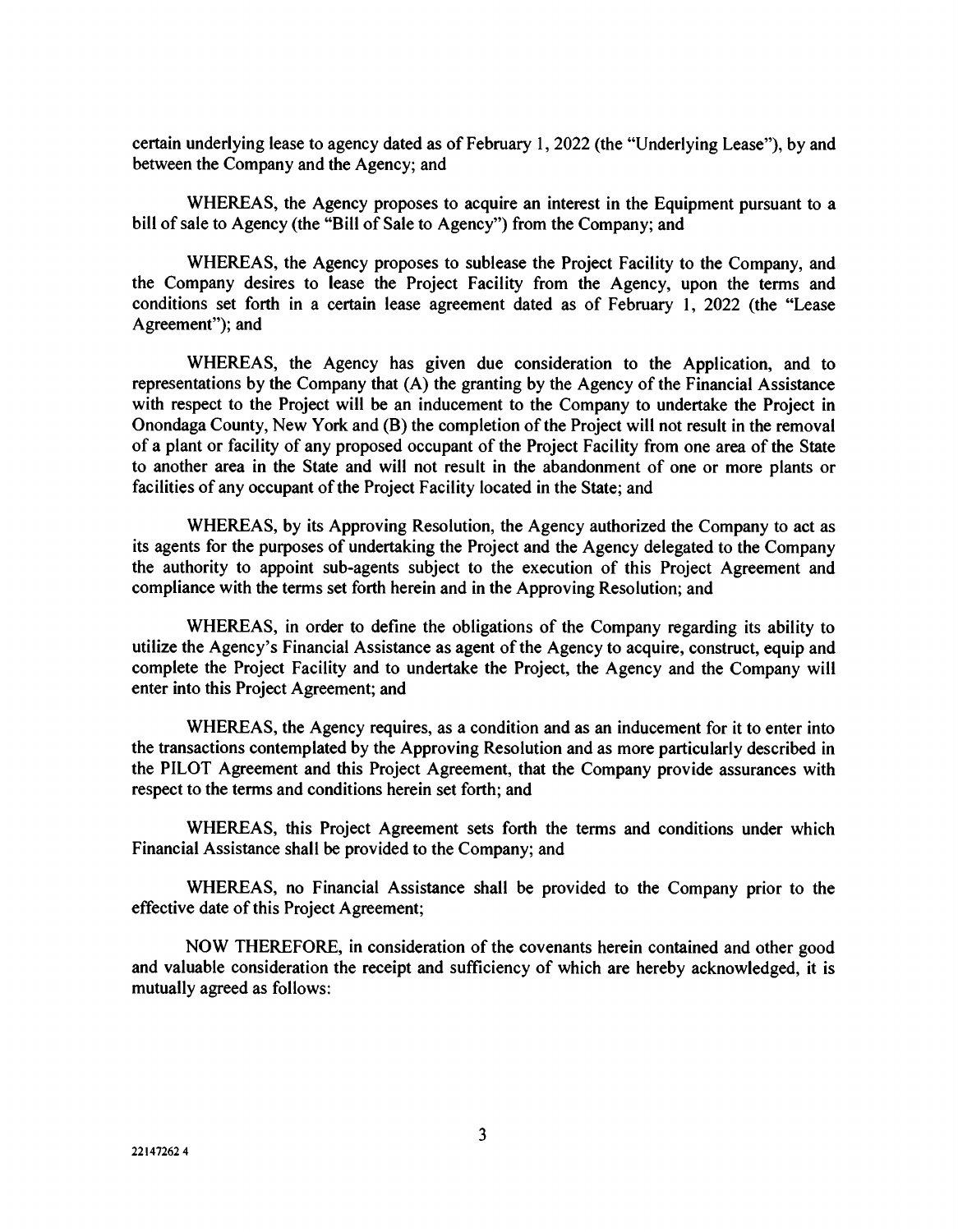### ARTICLE I PURPOSE OF PROJECT

Section 1.01 Purpose of Project. It is understood and agreed by the parties hereto that the purpose of the Agency's provision of Financial Assistance with respect to the Project is to, and that the Agency is entering into the Underlying Lease, Lease Agreement, PILOT Agreement and this Project Agreement in order to, promote, develop, encourage and assist in the acquiring, constructing, improving, maintaining, equipping and furnishing of the Project Facility to advance job opportunities, health, general prosperity and economic welfare of the people of the County of Onondaga and to otherwise accomplish the public purpose of the Act.

#### ARTICLE II

## REAL PROPERTY TAX EXEMPTION

Section 2.01. PILOT Agreement. Attached hereto and made a part hereof is Exhibit A, which contains an executed copy of the PILOT Agreement entered into by and between the Company and the Agency. The amount of real property tax abatement benefit comprising the Financial Assistance shall be approximately \$650,420.00, which such amount reflects the total estimated real property tax exemptions for the Project Facility (which constitute those taxes that would have been paid if the Project Facility were on the tax rolls and not subject to the PILOT Agreement) of approximately \$1,130,874.00, less the total payments in lieu of taxes of \$480,454.00 to be made by the Company to the Taxing Jurisdictions with respect to the Project Facility during the term of the PILOT Agreement. The amount of estimated real property tax exemptions is estimated based on an assumed assessed value of the Project Facility and assumed future tax rates of the Taxing Jurisdictions; therefore the real property tax abatement benefit is estimated because it is calculated using the estimated real property tax exemptions. The actual amount of real property tax abatement benefit is subject to change over the term of the PILOT Agreement depending on any changes to assessed value and/or tax rates of the Taxing Jurisdictions. The PILOT Agreement contained in Exhibit A attached hereto reflects an annual breakdown of the payments in lieu of taxes to be made to the Taxing Jurisdictions in each year during the term of the PILOT Agreement ("Total PILOT"), an estimate value of the real property tax exemptions ("Full Tax Payment without PILOT"), and an estimated value of the real property tax abatement benefits ('Net Exemptions").

## ARTICLE III MORTGAGE RECORDING TAX EXEMPTION

#### INTENTIONALLY OMITTED

## ARTICLE IV SALES AND USE TAX EXEMPTION

#### INTENTIONALLY OMITTED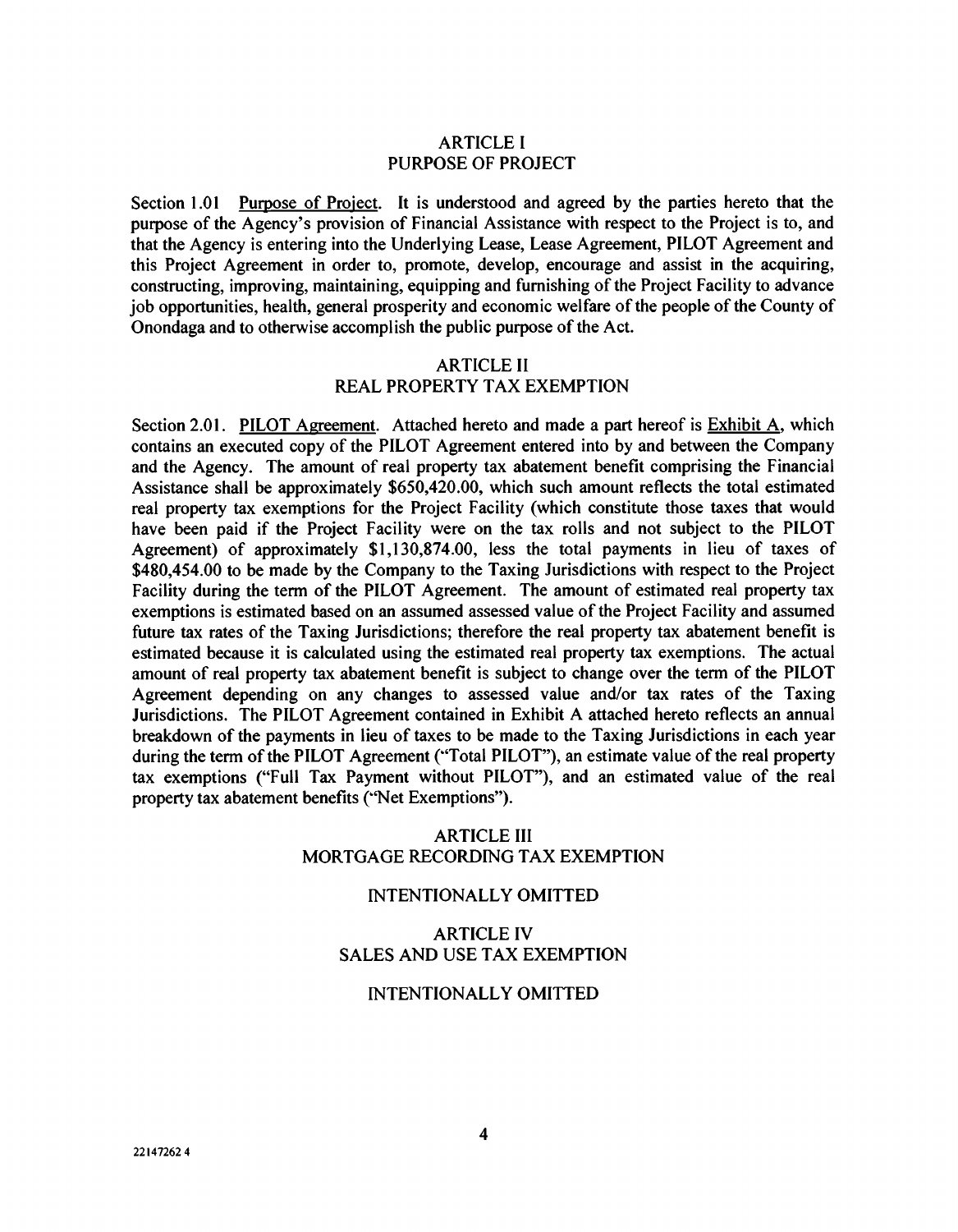#### ARTICLE V COMMITMENTS AND REPORTING

Section 5.01. Compliance Commitments. The Company agrees and covenants that it shall meet and maintain the following commitments beginning in the first year in which Financial Assistance is so claimed, and continuing through the term of the PILOT Agreement:

(a) The Company did not employ full time equivalent ('FTE") employees within the County of Onondaga at the date of the Application for Financial Assistance (the "Baseline FTE"). The Company's application estimated the Company would not create any jobs at the Project Facility over the course of the first five (5) years following completion of the Project Facility. Therefore, there is no employment commitment during the Term hereof.

(b) The Company shall annually provide to the Agency certain information to confirm that the Project is achieving the investment and other objectives of the Project (the "Reporting Commitment").

Section 5.02. Reporting Requirement. (A) The Company agrees, whenever requested by the Agency, to provide and certify or cause to be certified such information concerning the Company, its finances and other topics as the Agency from time to time reasonably considers necessary or appropriate, including but not limited to, such information as to enable the Agency to make any reports required by law or governmental regulation. The Company also agrees to provide and certify information concerning its finances and other topics as the Agency considers appropriate.

(B) As part of the commitments set forth in Section 5.01 and paragraph (A) of this Section 5.02, the Company shall provide annually, to the Agency, a certified statement and supporting documentation evidencing the benefits provided to Onondaga County. Exhibit B contains a form of annual certification that the Company must complete and submit to the Agency on an annual basis. The Agency reserves the right to modify such form to require additional information that the Agency must have in order to comply with its reporting requirements under the Act.

## ARTICLE VI SUSPENSION, DISCONTINUATION, RECAPTURE AND/OR TERMINATION OF FINANCIAL ASSISTANCE

Section 6.01. Suspension, Discontinuation. Recapture and/or Termination of Financial Assistance. It is understood and agreed by the Parties hereto that the Agency is entering into the Underlying Lease, the Lease Agreement, the PILOT Agreement and this Project Agreement in order to provide Financial Assistance to the Company for the Project Facility and to accomplish the public purposes of the Act.

(a) The Company attests that it understands and agrees to the recapture provisions of the Agency's Uniform Tax Exemption Policy (the "Policy").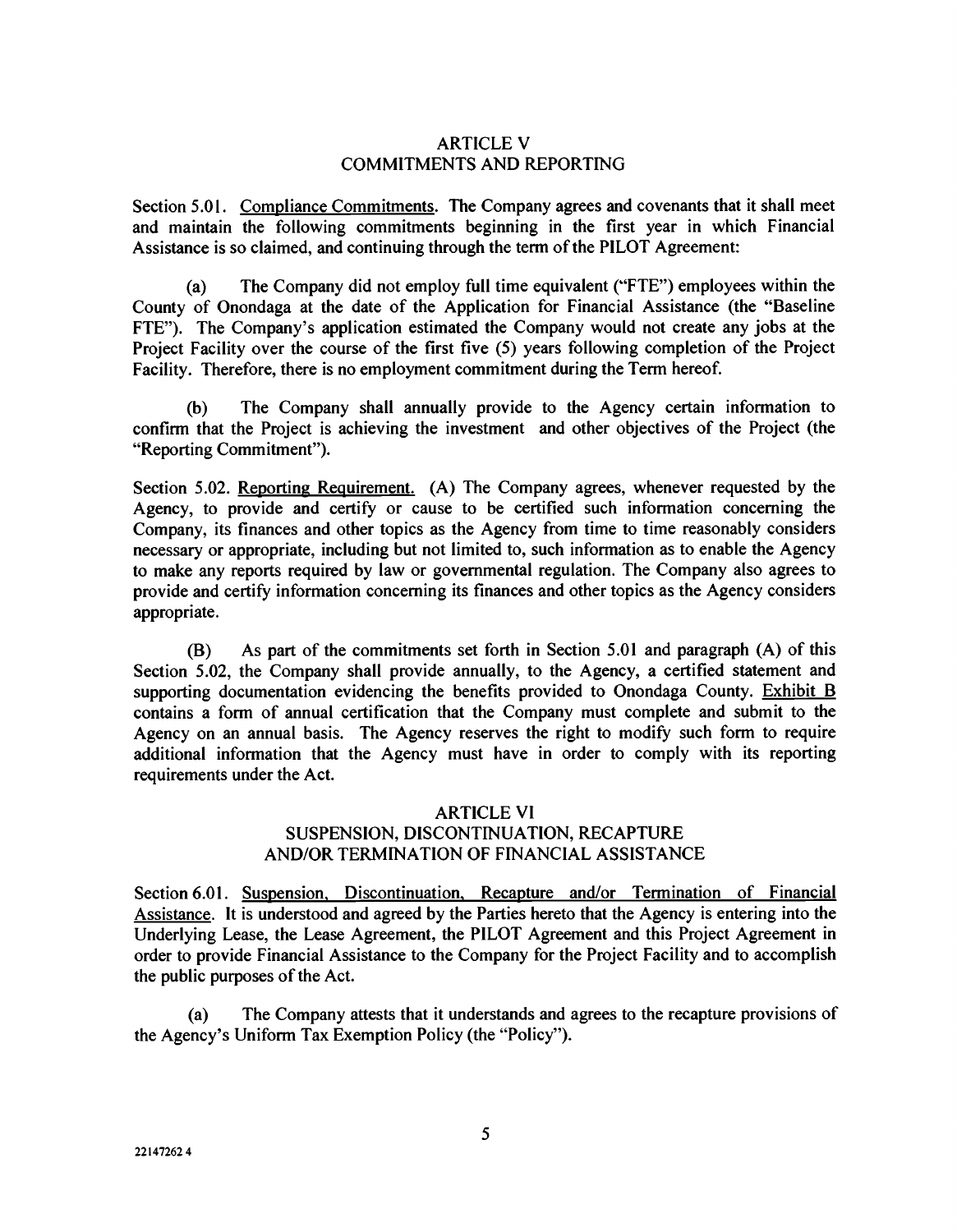(b) In accordance with the Policy and the Approving Resolution, the Company covenants and agrees that the Agency shall have the right to suspend, discontinue, recapture or terminate all or any portion of any Financial Assistance:

(1) the Company fails to meet its Reporting Commitment ("Reporting Failure"); or

(2) there otherwise occurs any event of default under any Basic Document (as that term is defined in the Lease Agreement") (each, an "Event of Default") or a material violation of the terms and conditions of any Basic Document (a "Material Violation").

The Agency shall evaluate, annually as of December 31, or at any time information is brought to the Agency's attention, whether a Reporting Failure, Event of Default or Material Violation (each a "Noncompliance Event") has occurred. Notwithstanding the foregoing, the Agency may determine whether an Event of Default has occurred pursuant to any Basic Document in accordance with the terms of the Basic Document.

At the time of any Noncompliance Event, the Agency shall determine by resolution whether to exercise its right to suspend, discontinue, recapture or terminate all or any portion of the Financial Assistance, and shall consider the following criteria in determining whether to proceed to suspend, discontinue, recapture or terminate all or any portion of the Financial Assistance:

- . Whether the Company has proceeded in good faith.
- Whether the Project has not performed as required due to economic issues, changes in market conditions or adverse events beyond the control of the Company.
- Whether the enforcement by the Agency of its right to suspend, discontinue, recapture or terminate all or any portion of the Financial Assistance would create a more adverse situation for the Company, such as the Company going out of business or declaring bankruptcy, which would not occur if the Agency's rights were not exercised.
- Whether the enforcement by the Agency of its right to suspend, discontinue, recapture or terminate all or any portion of the Financial Assistance would create an adverse situation for the residents of the County of Onondaga.
- The assessment prepared in accordance with the Agency's Annual Assessment Policy.
- The potential future benefit of the operation of the Project Facility to the community.
- Such other criteria as the Agency shall determine is a relevant factor in connection with any decision regarding the exercise of its right to suspend,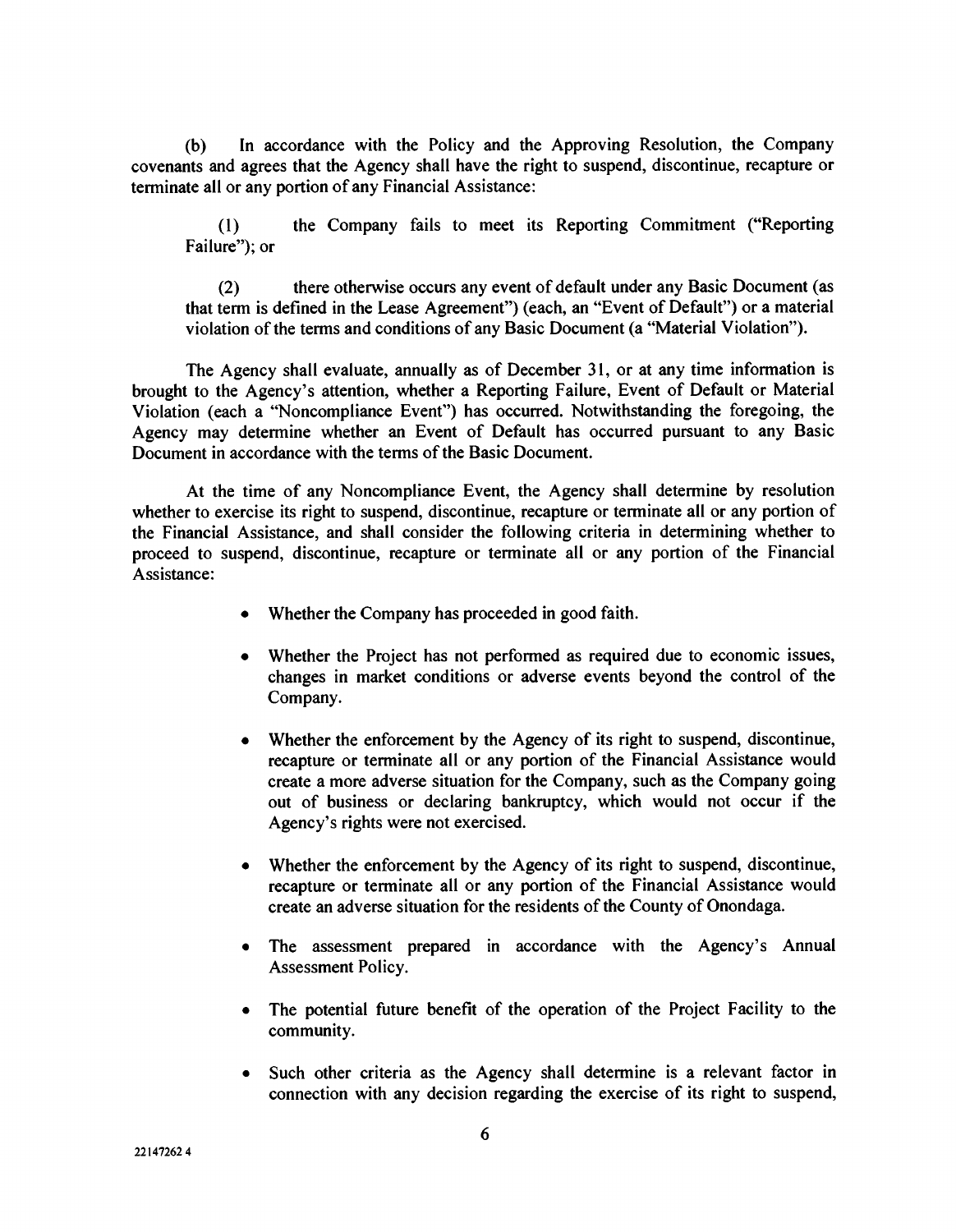discontinue, recapture or terminate all or any portion of the Financial Assistance.

The Agency shall document its evaluation of the above criteria in writing and, based upon its evaluation, the Agency shall determine whether to suspend, discontinue, recapture or terminate all or any portion of the Financial Assistance (the "Determination"). The Determination shall provide terms, if any, by which the Company may remedy any Noncompliance Event upon which the Determination was based. The Company must submit written documentation to the Agency of compliance with all terms and conditions of the Determination in order for the Agency to consider whether to resume Financial Assistance to the Company (which will be at the Agency's sole discretion).

(d) If a State-Mandated Recapture Event occurs or the Agency makes a Determination, the Company agrees and covenants that it will: (i) cooperate with the Agency in its efforts to recover or recapture any or all Financial Assistance obtained by the Company; and (ii) promptly pay over any or all such amounts to the Agency that the Agency demands in connection therewith. Upon receipt of such amounts, the Agency shall then redistribute such amounts to the State of New York and/or appropriate affected tax jurisdictions, unless agreed to otherwise by any local taxing jurisdiction. The Company further understands and agrees that in the event that the Company fails to pay over such amounts to the Agency, the New York State Tax Commissioner may assess and determine the State sales and use tax due from the Company, together with any relevant penalties and interest due on such amounts.

(e) In the event (x) the Project Facility is sold or closed, or the occurrence of a Noncompliance Event and (y) the Agency determines by resolution that no substantial future economic benefit is likely to accrue to the community, then the value of the Financial Assistance extended to the Company by the Agency shall be subject to recapture as described below in this paragraph (e).

> (1) The recapture payment required to be paid by the Company to the Agency shall be equal to the (x) difference between any PILOT payments made by the Company and the real property taxes that have would be paid by the Company if the Project Facility were not under the supervision, jurisdiction or control of the Agency; (y) multiplied by the Applicable Percentage as set forth in subparagraph (2) of this paragraph (e).

| (2) | <b>Time from Completion Date</b> | <b>Tax Saving</b> |
|-----|----------------------------------|-------------------|
|     | 1 Year                           | 80%               |
|     | 2 Years                          | 60%               |
|     | 3 Years                          | 40%               |
|     | 4 Years                          | 20%               |
|     | 5 Years                          | 10%               |
|     |                                  |                   |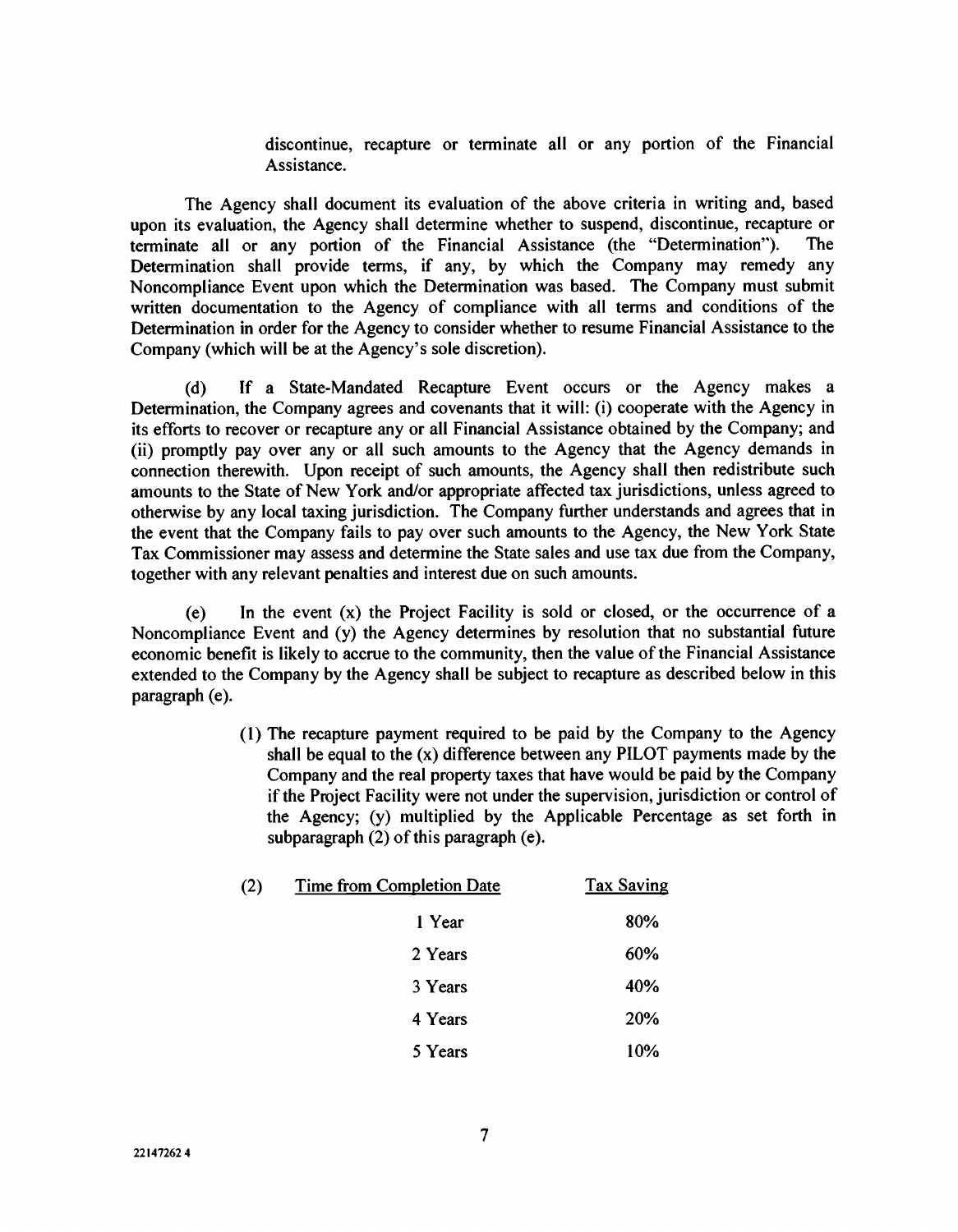#### ARTICLE VII MISCELLANEOUS PROVISIONS

#### Section 7.01. Hold Harmless Provisions.

(a) The Company hereby releases the Agency and its members, officers, agents (other than the Company) and employees from, agree that the Agency and its members, officers, agents (other than the Company) and employees shall not be liable for and agree to indemnify, defend and hold the Agency and its members, officers, agents (other than the Company) and employees harmless from and against any and all claims, causes of action, judgments, liabilities, damages, losses, costs and expenses arising as a result of the Agency's undertaking the Project, including, but not limited to, (1) liability for loss or damage to property or bodily injury to or death of any and all persons that may be occasioned, directly or indirectly, by any cause whatsoever pertaining to the Project Facility or arising by reason of or in connection with the occupation or the use thereof or the presence of any person or property on, in or about the Project Facility, (2) liability arising from or expense incurred by the Agency's acquiring, constructing, equipping, installing, owning, leasing or selling the Project Facility, including, without limiting the generality of the foregoing, any sales or use taxes which may be payable with respect to goods supplied or services rendered with respect to the Project Facility, all liabilities or claims arising as a result of the Agency's obligations under this Project Agreement or the enforcement of or defense of validity of any provision of this Project Agreement, (3) all claims arising from the exercise by the Company of the authority conferred on it pursuant to Sections 4.01 and 4.02 hereof, and (4) all causes of action and reasonable attorneys' fees and other expenses incurred in connection with any suits or actions which may arise as a result of any of the foregoing; provided that any such claims, causes of action, judgments, liabilities, damages, losses, costs or expenses of the Agency are not incurred or do not result from the gross negligence or intentional wrongdoing of the Agency or any of its members, officers, agents (other than the Company) or employees. The foregoing indemnities shall apply notwithstanding the fault or negligence in part of the Agency or any of its officers, members, agents (other than the Company) or employees and notwithstanding the breach of any statutory obligation or any rule of comparative or apportioned liability.

(b) In the event of any claim against the Agency or its members, officers, agents (other than the Company) or employees by any employee of the Company or any contractor of the Company or anyone directly or indirectly employed by any of them or anyone for whose acts any of them may be liable, the obligations of the Company hereunder shall not be limited in any way by any limitation on the amount or type of damages, compensation or benefits payable by or for the Company or such contractor under workers' compensation laws, disability benefits laws or other employee benefit laws.

(c) To effectuate the provisions of this Section 7.01, the Company agrees to provide for and insure, in the liability policies required by Section 7.02 of this Project Agreement, its liabilities assumed pursuant to this Section 7.01.

(d) Notwithstanding any other provisions of this Project Agreement, the obligations of the Company pursuant to this Section 7.01 shall remain in full force and effect after the termination of this Project Agreement until the expiration of the period stated in the applicable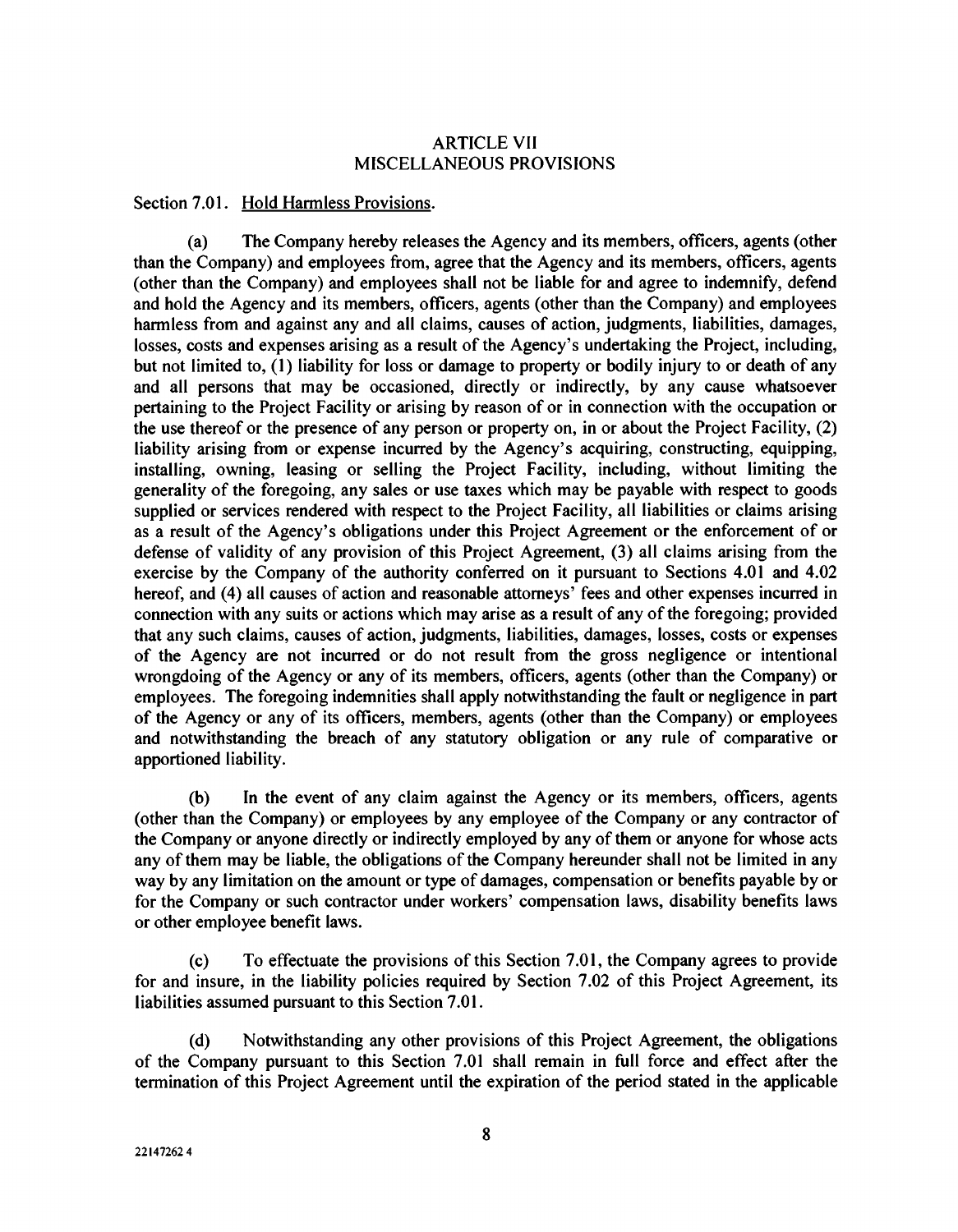statute of limitations during which a claim, cause of action or prosecution relating to the matters herein described may be brought and the payment in full or the satisfaction of such claim, cause of action or prosecution and the payment of all expenses, charges and costs incurred by the Agency, or its officers, members, agents (other than the Company) or employees, relating thereto.

Section 7.02. Insurance Required.

(a) The Company agrees that it shall maintain all insurance required under the Lease Agreement.

(b) The Company agrees that it shall cause their general contractor for the Project to maintain, effective as of the date hereof and until the construction of the Project Facility is complete, insurance with respect to the Project Facility against such risks and for such amounts as are customarily insured against by businesses of like size and type, paying, as the same become due and payable, all premiums with respect thereto, with the Agency named on each such policy as an additional insured.

Section 7.03. Survival. All warranties, representations, and covenants made by the Company herein shall be deemed to have been relied upon by the Agency and shall survive the delivery of this Project Agreement to the Agency regardless of any investigation made by the Agency.

Section 7.04. Notices. All notices, certificates and other communications under this Project Agreement shall be in writing and shall be deemed given when delivered personally or when sent by certified mail, postage prepaid, return receipt requested, or by overnight delivery service, addressed as follows:

| If to the Agency:  | Onondaga County Industrial Development Agency<br>333 West Washington Street, Suite 130<br>Syracuse, New York 13202<br><b>Attention: Executive Director</b>             |
|--------------------|------------------------------------------------------------------------------------------------------------------------------------------------------------------------|
| With a copy to:    | <b>Barclay Damon LLP</b><br><b>Barclay Damon Tower</b><br>125 East Jefferson Street<br>Syracuse, New York 13202<br>Attention: Jeffrey W. Davis, Esq.                   |
| If to the Company: | <b>GSPP Sentinel Heights Road, LLC</b><br>1 Landmark Square, Suite 320<br>Stamford, Connecticut 06901<br><b>Attention: Joseph Mendelsohn</b><br><b>Project Manager</b> |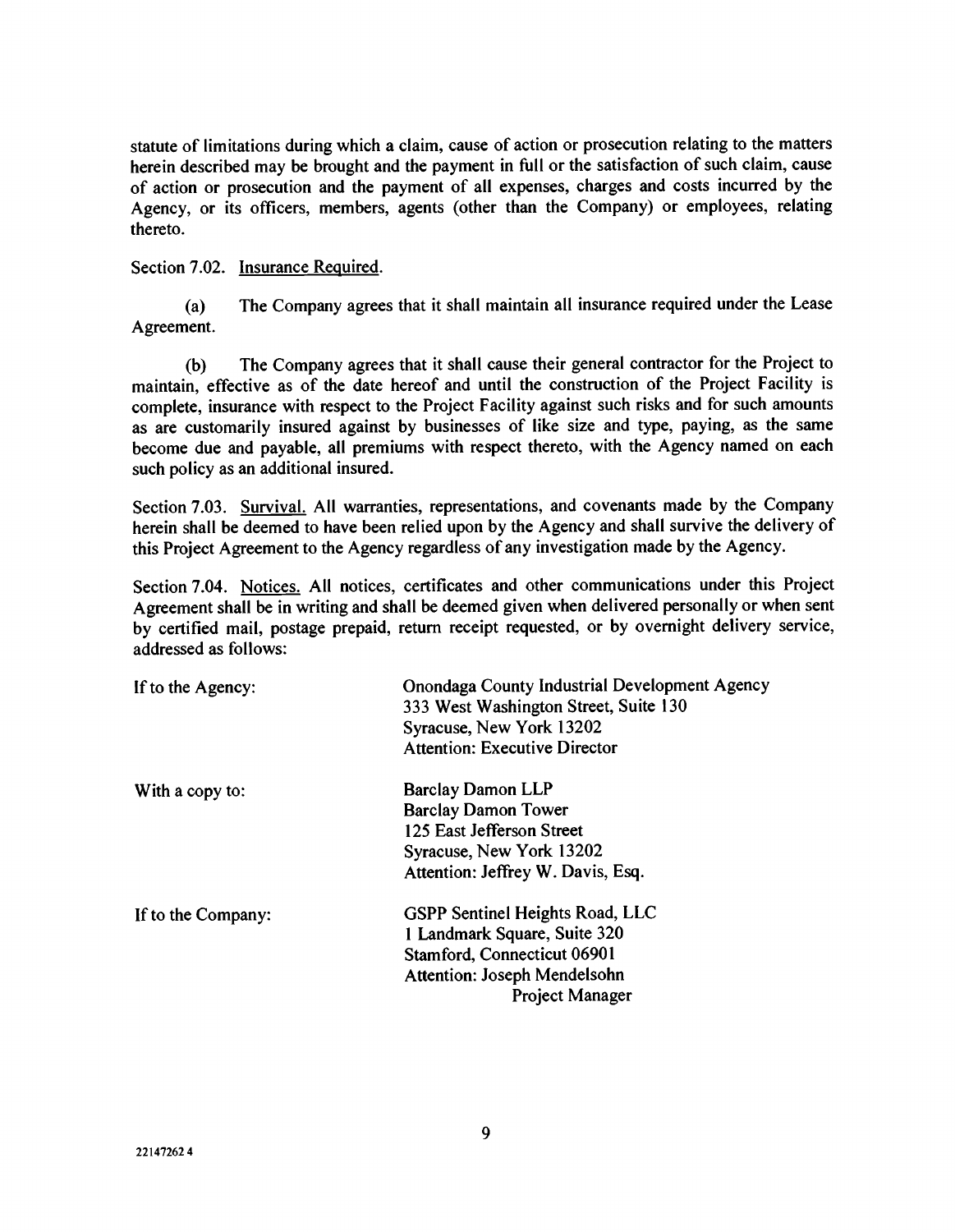With a copy to: GSPP Sentinel Heights Road, LLC c/o Green Street Power Partners, LLC 1830 East Park Ave., Suite 201 Tallahassee, FL 32301 Attn: Debi Galler, Esq. General Counsel

or at such other address as any party may from time to time furnish to the other party by notice given in accordance with the provisions of this Section. All notices shall be deemed given when received or delivery of same is refused by the recipient or personally delivered in the manner provided in this Section.

Section 7.05. Amendments. No amendment, change, modification, alteration or termination of this Project Agreement shall be made except in writing upon the written consent of the Company and the Agency.

Section 7.06. Severability. The invalidity or unenforceability of any one or more phrases, sentences, clauses or sections in this Project Agreement or the application thereof shall not affect the validity or enforceability of the remaining portions of this Project Agreement or any part thereof.

Section 7.07. Counterparts. This Project Agreement may be executed in any number of counterparts each of which shall be deemed an original but which together shall constitute a single instrument.

Section 7.08. Governing Law. This Project Agreement shall be governed by, and all matters in connection herewith shall be construed and enforced in accordance with, the laws of the State applicable to agreements executed and to be wholly performed therein and the parties hereto hereby agree to submit to the personal jurisdiction of the federal or state courts located in Onondaga County, New York.

Section 7.09. Term. Except as specifically provided otherwise, the term of this Project Agreement shall be the longer of: (1) the term of the Lease Agreement; or (2) five years following the Project's Completion Date. The Project will remain "active" for purposes of Section 874(12) of General Municipal Law and the Agency's Annual Assessment Policy during the term of this Project Agreement.

Section 7.10. Joint and Several Liability. In the event that this Agreement is executed by more than one party as Indemnitor, the liability of such parties is joint and several. A separate action or actions may be brought and prosecuted against the Company, whether or not an action is brought against any other person or whether or not any other person is joined in such action or actions.

Section 7.11. Section Headings. The headings of the several Sections in this Project Agreement have been prepared for convenience of reference only and shall not control, affect the meaning of or be taken as an interpretation of any provision of this Project Agreement.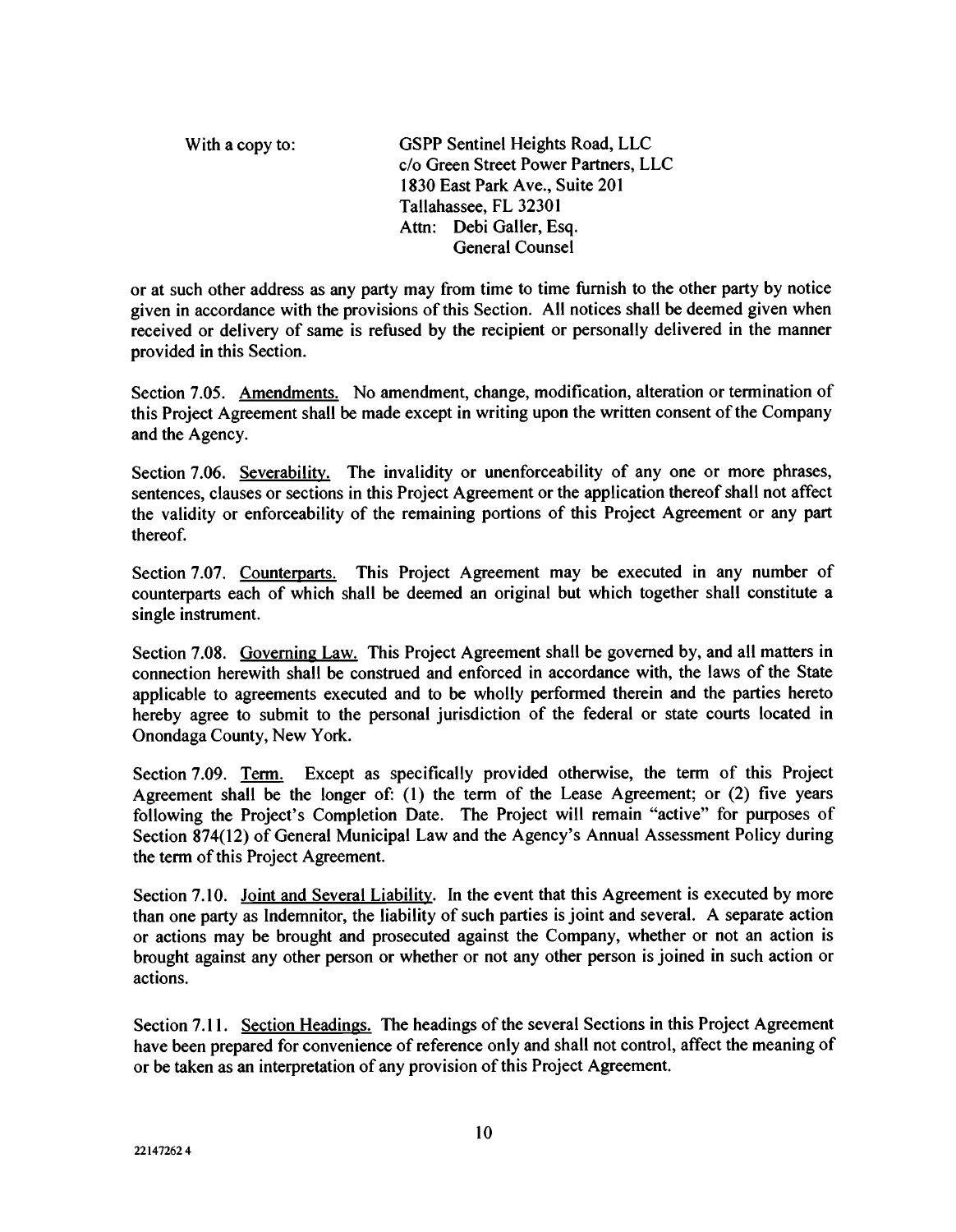IN WITNESS WHEREOF, the parties hereto have executed this Project Agreement as of the day and year first above written.

> ONONDAGA COUNTY INDUSTRIAL DEVELOPMENT AGENCY

By:

Robert M. Petrovich Executive Director

Signature Page to Project Agreement Page 1 of 2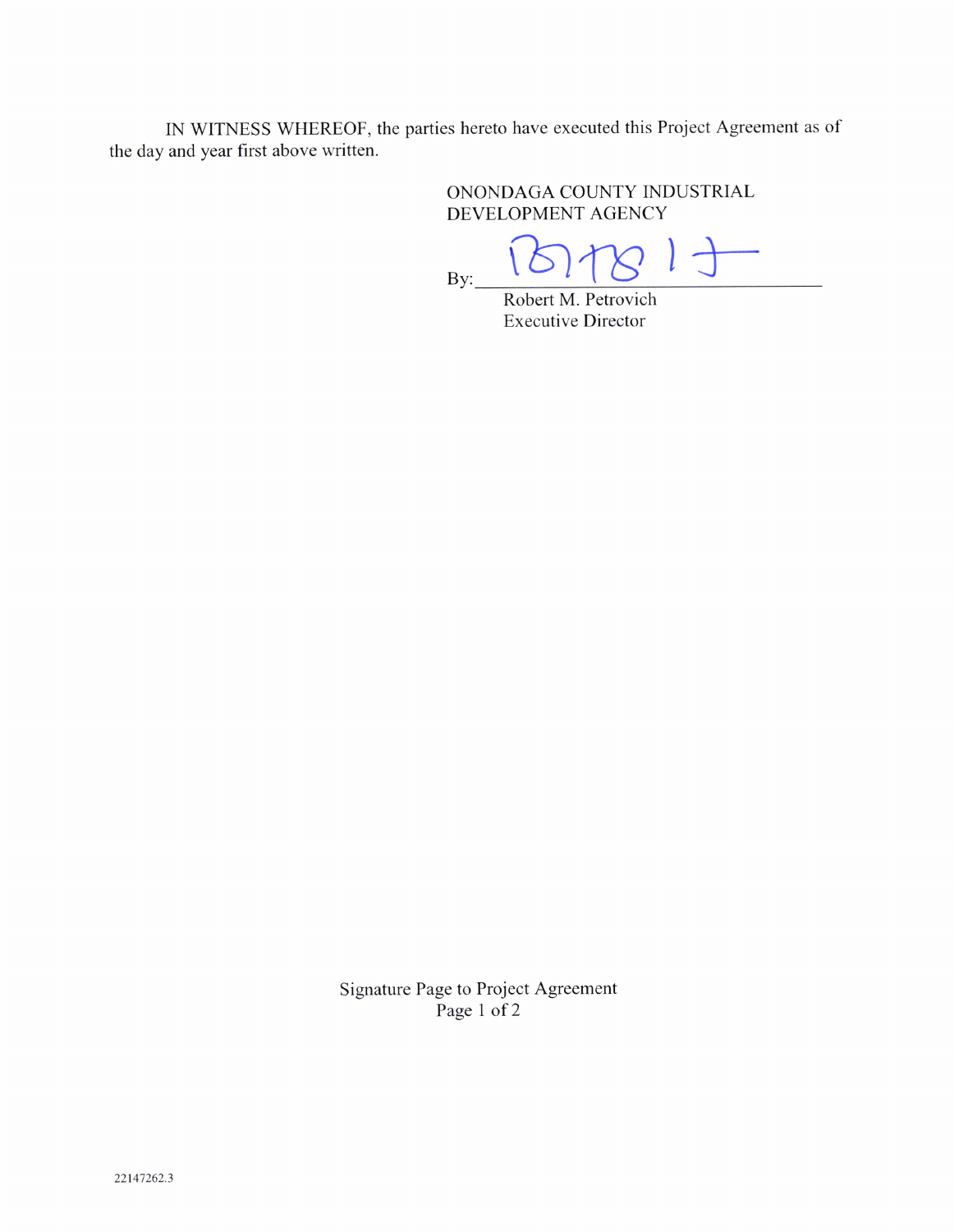GSPP SENTINEL HEIGHTS ROAD, LLC

By: GSPP F&C Fund I, LLC, its sole member By: GSPP F&C Class B, LEC, its managing member By: GSPP Holdco **II**, LLC, its manager

Bv **Scott Kerner** Manager

STATE OF CONNECTICUT COUNTY OF Fair field  $\int$  ss.:

Scott Kerner, being first duly sworn, deposes and says:

- 1. That I am the Authorized Representative of the Company and that I am duly authorized on behalf of the Company to bind the Company and to execute this Project Agreement.
- 2. That the Company confirms and acknowledges that the owner, occupant, or operator receiving Financial Assistance for the Project is in substantial compliance with all applicable local, state and federal tax, worker protection and environmental laws, rules and regulations.

erne

Subscribed and affirmed to me under penalties of perjury this  $\mathcal{U}^{+h}$  day of December, 2021.

(Notary Public)

STEPHANIE S. SANTANA NOTARY PUBUC OF CONNECTICUT Comm.# 174888 My CommIssion Expires 9130/2022

Signature Page to Project Agreement Page 2 of 2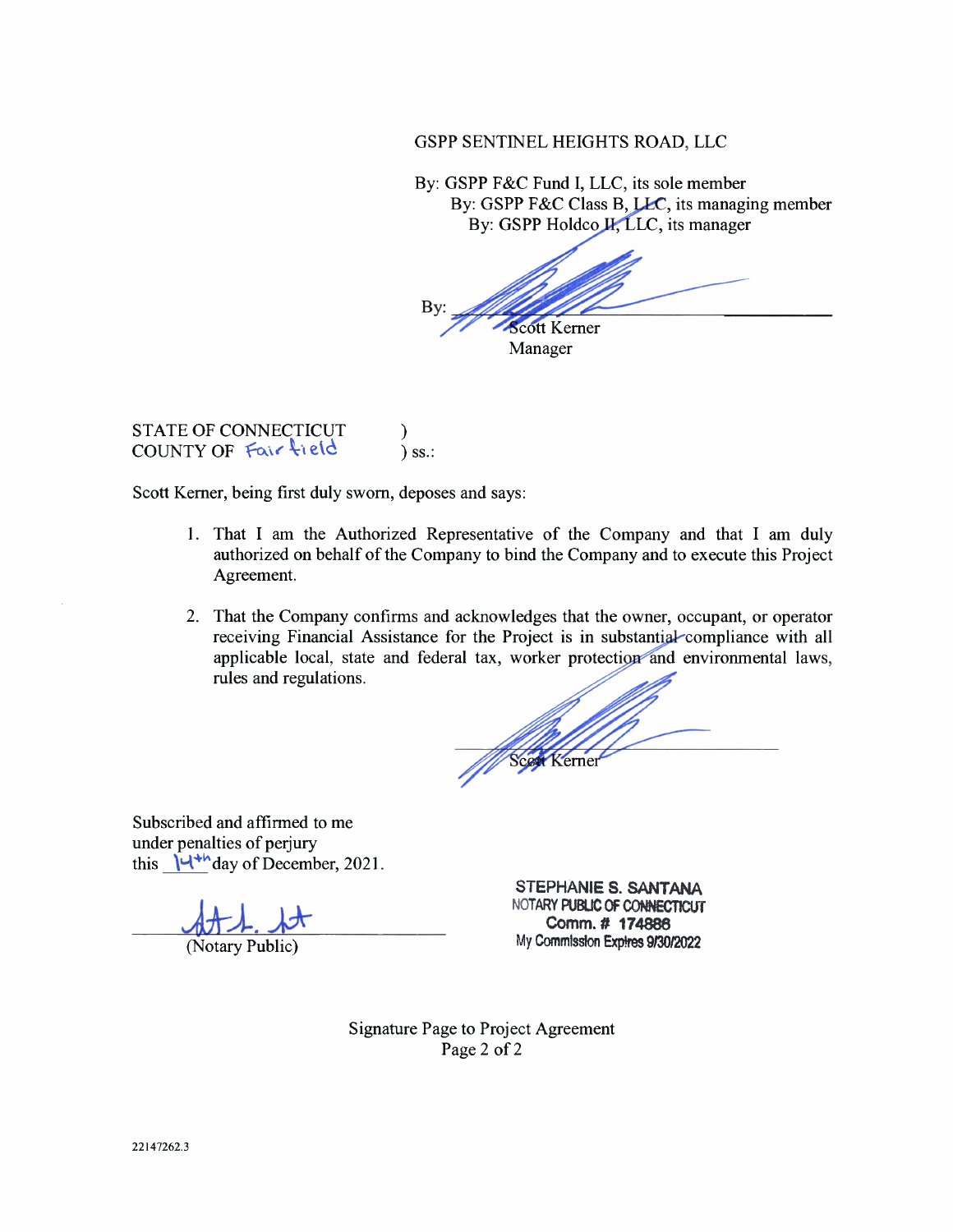## **EXHIBIT A**

# PILOT Agreement

# [SEE TAB NUMBER 6 OF CLOSING TRANSCRIPT]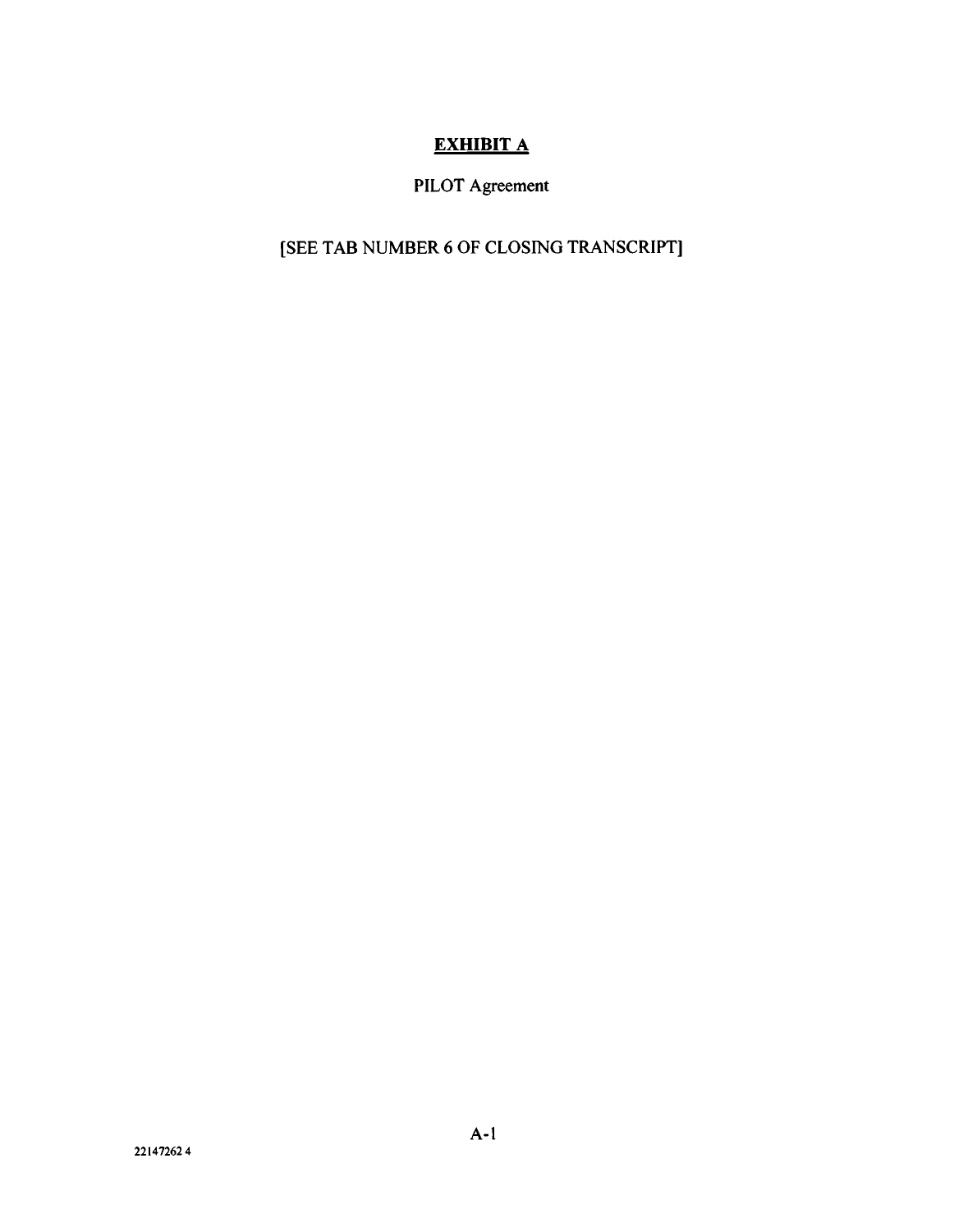## EXHIBIT B

### Form of Annual Reporting Questionnaire

## Onondaga County Industrial Development Agency

## Annual Survey of Companies January 20\_

Overview: As an agent of the Onondaga County Industrial Development Agency, is required annually to document for the term of its contractual agreement with the Issuer: its employment levels, insurance coverage, payment of taxes and fees, and in some instances amount of indebtedness. To fulfill your compliance requirements, please:

- 1. Complete the employment and if applicable to your project, the indebtedness, sales tax and mortgage recording tax sections of the document;
- 2. Attach the required supporting documentation;
- 3. Sign and certify the document; and
- 4. Return to the Issuer no later than February 28, 20

Failure to comply with this request may result in an action by the Issuer to terminate or recapture the benefits granted to you. As noted in the Issuer agreement, the Issuer reserves the right to verify any information provided in this document, including an onsite inspection of the project facility or its supporting records throughout the life of the project agreement

I. Contact Information - please update any of the following information.

| <b>File Number:</b>                 |  |
|-------------------------------------|--|
| <b>Project Name:</b>                |  |
| <b>Responsible Company Officer:</b> |  |
| <b>Officer Title:</b>               |  |
| <b>Officer Phone:</b>               |  |
| <b>Officer Fax:</b>                 |  |
| <b>Officer Email:</b>               |  |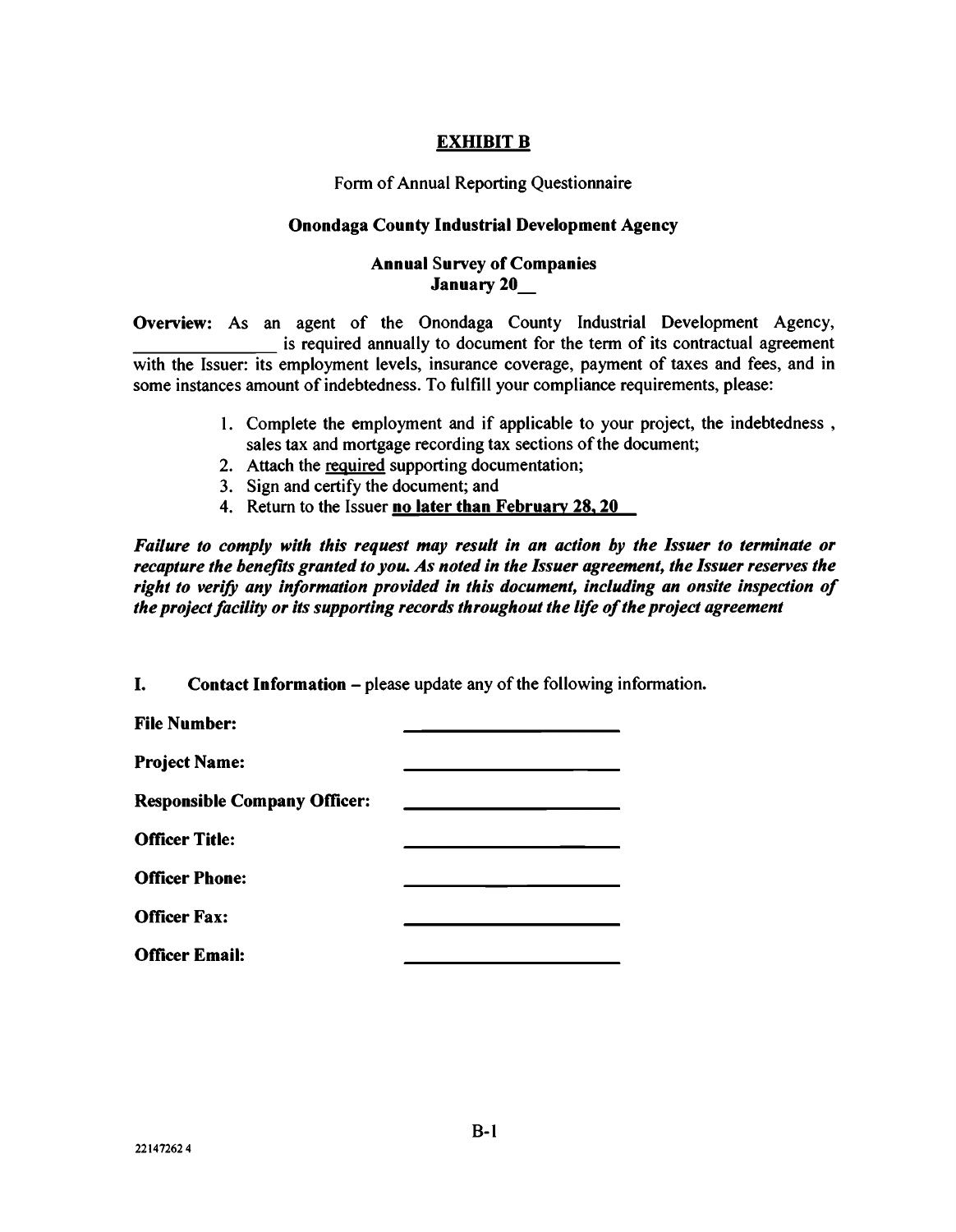LI. Employment Section - Please report the number and average hourly wage rate of all full-time equivalent (FTE) employees working at the project location, including the employees of any tenants or subtenants. Also, please report the number of construction employees working on the project if applicable. The Issuer definition of the term "full-time equivalent employee" is located on the last page of this document.

Number of FTE jobs as of December 31, Average Wage of Full-time Employee Number of FTE construction jobs created between January  $1, \_\_\_$ - December 31,  $\_\_\_\_$ 

II. Outstanding Indebtedness – Please report the information for any Issuer authorized bonds and notes issued, outstanding or retired during the period beginning January  $1, \_\_\_\$  and ending December 31, \_\_\_\_.

Current Interest Rate:

Outstanding Balance as of Dec. 31,

 $\ddot{\cdot}$ 

Principle payments during the period

Jan. 1, \_\_\_\_\_ through Dec. 31, \_\_\_\_:

Outstanding Balance as of Dec. 31,

Final Maturity Date of the Issue:

Were the bonds or notes retired during the

reporting period of Jan. 1, \_\_\_\_ through

Dec. 31,  $\qquad \qquad$  No  $\Box$ 

III. Sales Tax Exemption - Please report amount of New York State sales and use tax exemption accrued by the project during the period of January 1, \_\_\_\_\_ through December 31, This information should agree with that reported on your  $\frac{1}{\sqrt{N}}$  NYS Tax Form ST340.

\$